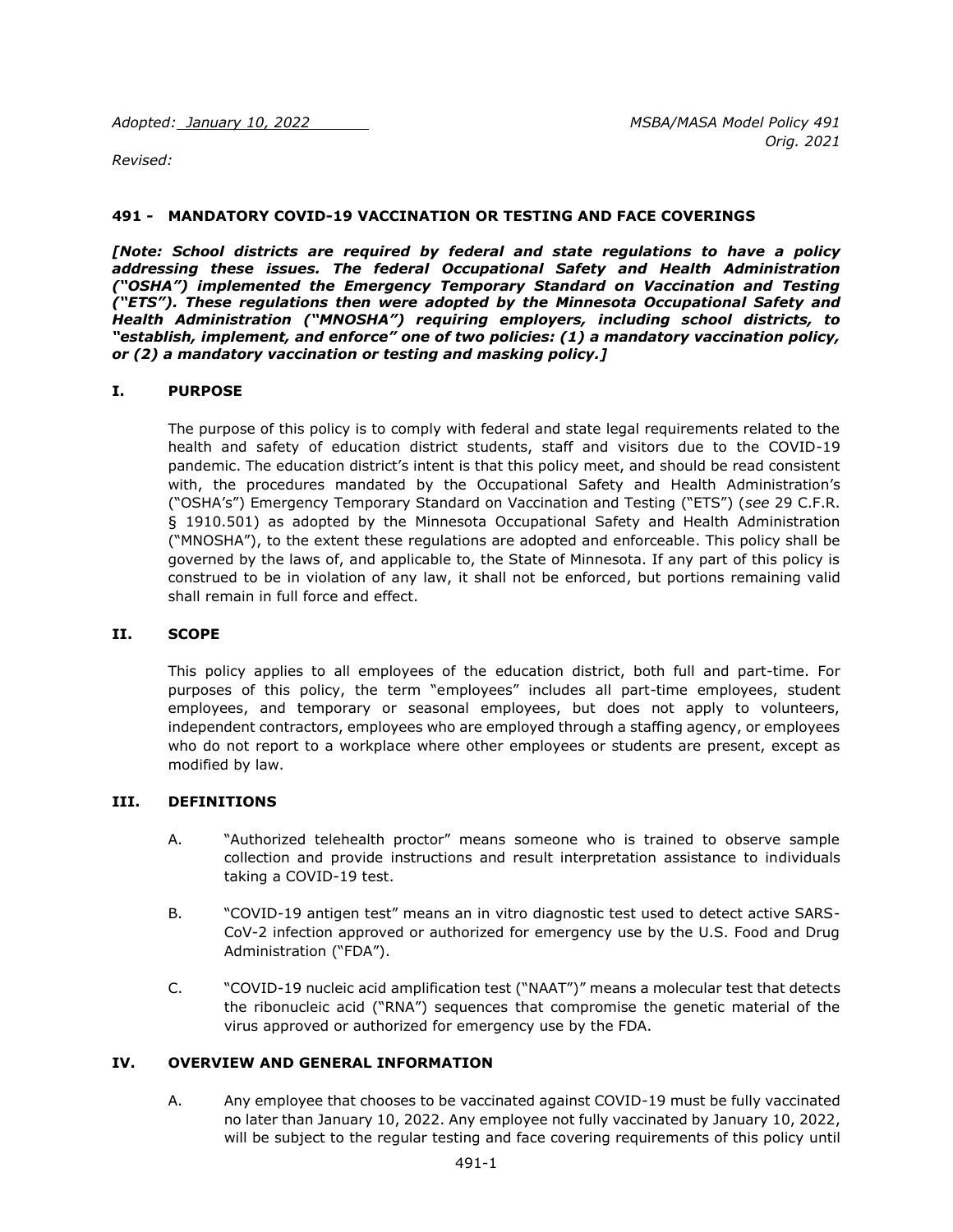fully vaccinated.

- B. Employees will be considered fully vaccinated two weeks after receiving the requisite number of doses of a COVID-19 vaccine. Employees will be considered partially vaccinated if they received only one dose of a two-dose vaccine. This policy does not require booster vaccinations.
- C. Employees are responsible for scheduling their own vaccination appointments through their medical provider or pharmacy. The education district may hold vaccine clinics that the employee may attend, but the availability of a vaccine clinic does not shift the responsibility of obtaining a vaccination from the employee.
- D. An employee who does not comply with this policy will be subject to disciplinary action as set forth in Education District policy and the employee's collective bargaining agreement ("CBA") or employment contract or other agreement, to the extent applicable.

# **V. VACCINATION STATUS AND ACCEPTABLE FORMS OF PROOF OF VACCINATION**

- A. All vaccinated employees are required to provide proof of full COVID-19 vaccination, regardless of where they are vaccinated, and even if employees received a vaccination through a school district sponsored clinic. Proof must be provided before January 10, 2022. If the education district does not receive proof of full vaccination from an employee by January 10, 2022, that employee will be considered unvaccinated until such proof is received.
- B. Proof of vaccination must be submitted to the education district nurse. Acceptable submissions include emailing a copy of the proof of vaccination, providing a physical copy of the proof of vaccination, or bringing the proof of vaccination for the education district nurse to copy.
- C. Acceptable Proof of Vaccination Status

The following forms of proof of vaccination status will be accepted:

- 1. The record of immunization from a healthcare provider or pharmacy;
- 2. A copy of the COVID-19 vaccination Record Card;
- 3. A copy of medical records documenting the vaccination;
- 4. A copy of immunization records from a public health, state, or tribal immunization information system; or
- 5. A copy of any other official documentation that contains the type of vaccine administered, date(s) of administration, and the name of the healthcare professional(s) or clinic site(s) administering the vaccine(s).
- D. Proof of vaccination must include the employee's name and should include the type of vaccine administered, the date(s) of administration, and the name of the healthcare professional(s) or clinic site(s) that administered the vaccine. In some cases, state immunization records may not include one or more of these data fields, such as clinic site. In those circumstances the education district will accept the state immunization record as acceptable proof of vaccination.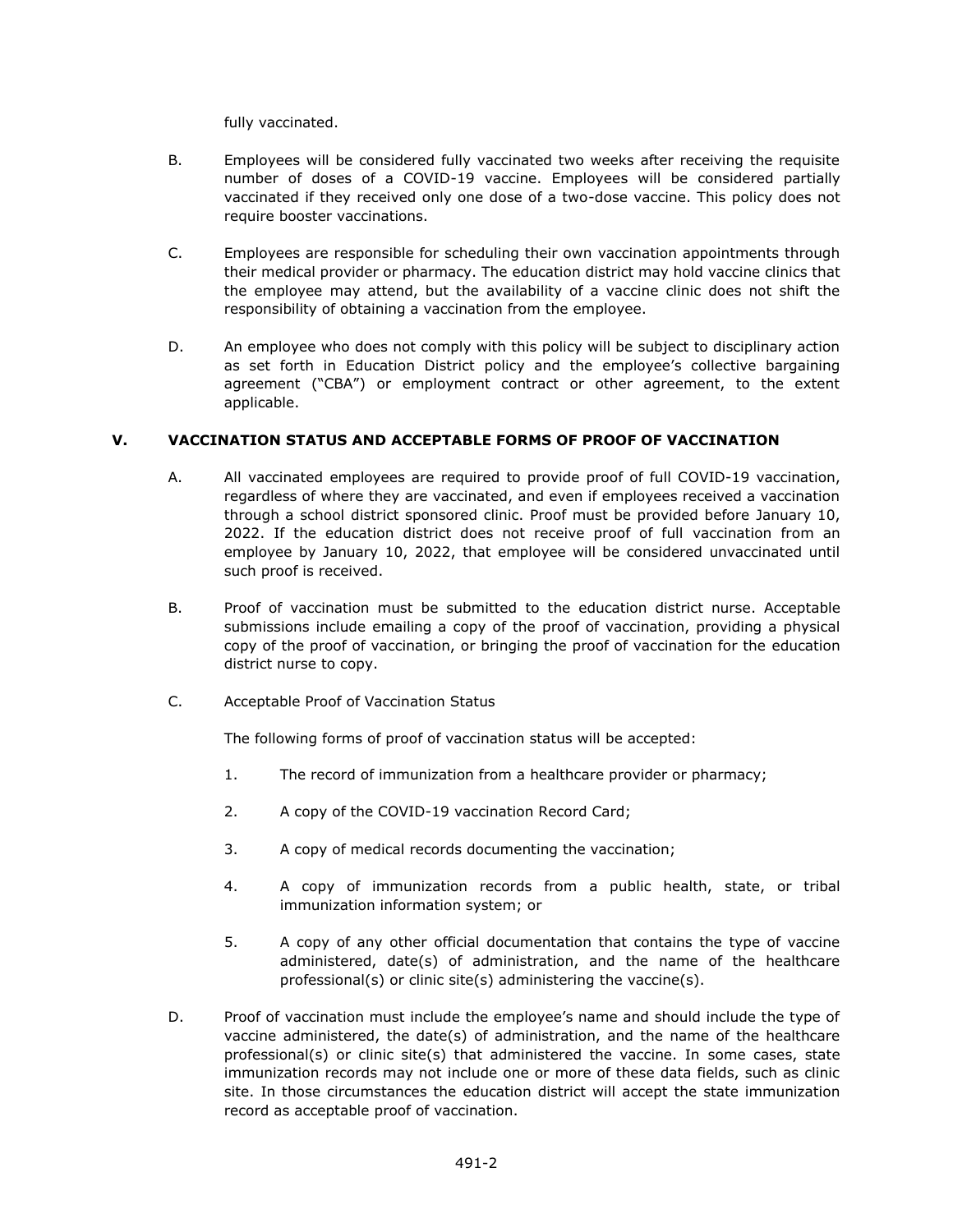E. If an employee is unable to produce one of these acceptable forms of proof of vaccination, despite attempts to do so (e.g., by trying to contact the vaccine administrator or state health department), the employee can provide a signed and dated statement attesting to his/her vaccination status (fully vaccinated or partially vaccinated); attesting that the employee lost and is otherwise unable to produce one of the other forms of acceptable proof; and including the following language:

> "I declare (or certify, verify, or state) that this statement about my vaccination status is true and accurate. I understand that knowingly providing false information regarding my vaccination status on this form may subject me to criminal penalties."

Employees who attest to their vaccination status in this manner shall, to the best of their recollection, include in their attestation the type of vaccine administered, the date(s) of the administration, and the name of the healthcare professional(s) or clinic site(s) administering the vaccine.

F. To satisfy this policy, the COVID-19 vaccine must be approved or authorized for emergency use by the Federal Food and Drug Administration ("FDA"), or listed for emergency use by the World Health Organization ("WHO").

# **VI. SUPPORTING COVID-19 VACCINATION**

- A. An employee may take up to four hours of paid leave per dose to travel to the vaccination site, receive a COVID-19 vaccination, and return to work. A maximum of eight hours of paid leave will be provided for employees receiving two primary doses. Paid leave provided for obtaining a COVID-19 vaccination will not affect or reduce any accrued leave time (e.g., vacation or sick leave). If an employee does not require the full use of four or eight hours to obtain the vaccine, only the necessary amount of duty time will be granted. Employees who take longer than four or eight hours to obtain the vaccine must send their supervisor an email documenting the reason for the additional time. Any additional time requested will be granted, if reasonable, but will not be paid by the education district. An employee may elect, however, to substitute accrued paid leave in lieu of unpaid leave. Employees vaccinated outside of their approved work hours will not be compensated unless previously agreed to in writing by the education district.
- B. Employees may utilize up to two workdays of accrued paid sick leave immediately following receipt of each primary dose if they experience side effects from the COVID-19 vaccination that prevent them from working. Employees who have no accrued sick leave will be granted up to two days of additional paid sick leave immediately following each primary dose, if necessary, upon written approval by the education district.
- C. Employees are to follow the education district procedures in requesting sick leave for duty time missed to obtain the COVID-19 vaccine or sick leave to recover from side effects.
- D. Paid leave will not be provided by the education district for booster shots for employees who have been fully vaccinated.
- E. Nothing in this policy should be construed to create a right to paid leave for any vaccination other than the one or two primary COVID-19 vaccination doses.

### **VII. ACCOMMODATION REQUESTS**

Employees may request an accommodation from this vaccination policy if the vaccine is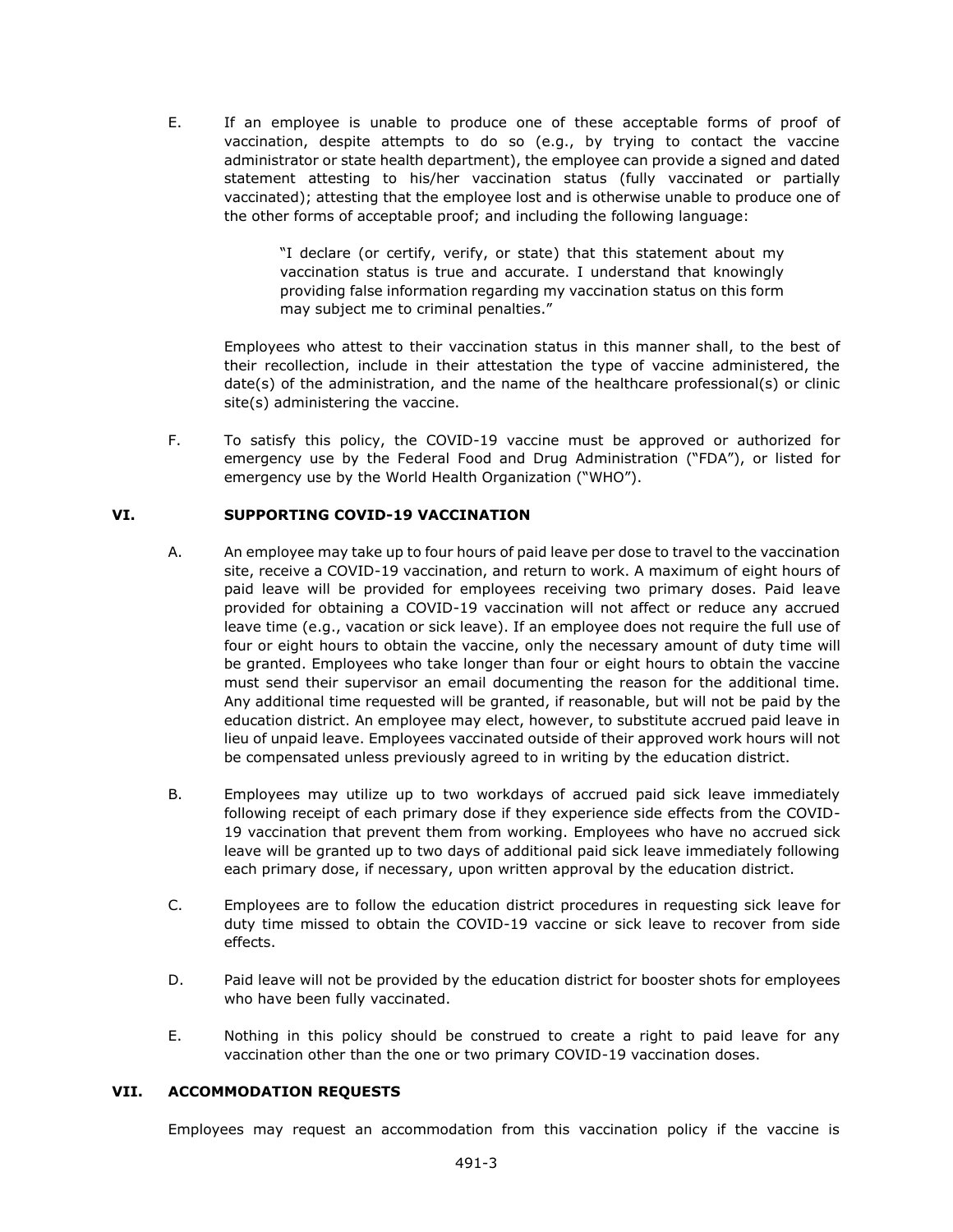medically contraindicated for them or medical necessity requires a delay in vaccination. Employees also may be legally entitled to a reasonable accommodation if they cannot be vaccinated, test for COVID-19, and/or wear a face covering (as otherwise required by this policy) because of a disability, or if the provisions in this policy for vaccination, and/or testing for COVID-19, and/or wearing a face covering conflict with a sincerely held religious belief, practice, or observance. Requests for reasonable accommodations must be initiated by the employees by submitting a written request to the education district Executive Director, Cheryl Johnson by completing one of the two forms attached to this policy and submitting either through email to [cjohnson@gcd.k12.mn.us](mailto:cjohnson@gcd.k12.mn.us) or by mailing or delivering to the Executive Director at the education district main office at 395 Guernsey Lane, Red Wing, MN 55066. All such requests will be handled in accordance with applicable laws and regulations.

# **VIII. COVID-19 TESTING**

- A. Effective January 10, 2022, all employees who are not fully vaccinated and who have not received a reasonable accommodation pursuant to Section VII. of this policy will be required to comply with Sections VIII. and IX. of this policy.
- B. Effective February 9, 2022, employees who report to the workplace at least once every seven days:
	- 1. Must be tested for COVID-19 at least once every seven days; and
	- 2. Must provide documentation of the most recent COVID-19 test result to *C19.Test.Result@gced.k12.mn.us* no later than the seventh day following the date on which the employee last provided a test result.
- C. An employee who does not report to the workplace during a period of seven or more days (e.g., teleworking or on vacation for two weeks):
	- 1. Must be tested for COVID-19 within seven days prior to returning to the workplace; and
	- 2. Must provide documentation of that test result to *C19.Test.Result@gced.k12.mn.us* upon return to the workplace.
- D. Employees who do not provide documentation of a COVID-19 test result as required by this policy, will be removed from the workplace until a test result is provided.
- E. Employees who received a positive COVID-19 test or have been diagnosed with COVID-19 by a licensed healthcare provider are not required to undergo COVID-19 testing for 90 days following the date of their positive test or diagnosis. Employees must provide proof of the positive test result or diagnosis to C19.Test.Result@gced.k12.mn.us.
- F. Approved COVID-19 Tests

Approved COVID-19 tests are tests for SARS-CoV-2 that are:

- 1. Cleared, approved, or authorized, including in an Emergency Use Authorization (EUA), by the FDA to detect current infection with the SARS-CoV-2 virus;
- 2. Administered in accordance with the authorized instructions; and
- 3. Not both self-administered and self-read unless observed by the school district or an authorized telehealth proctor.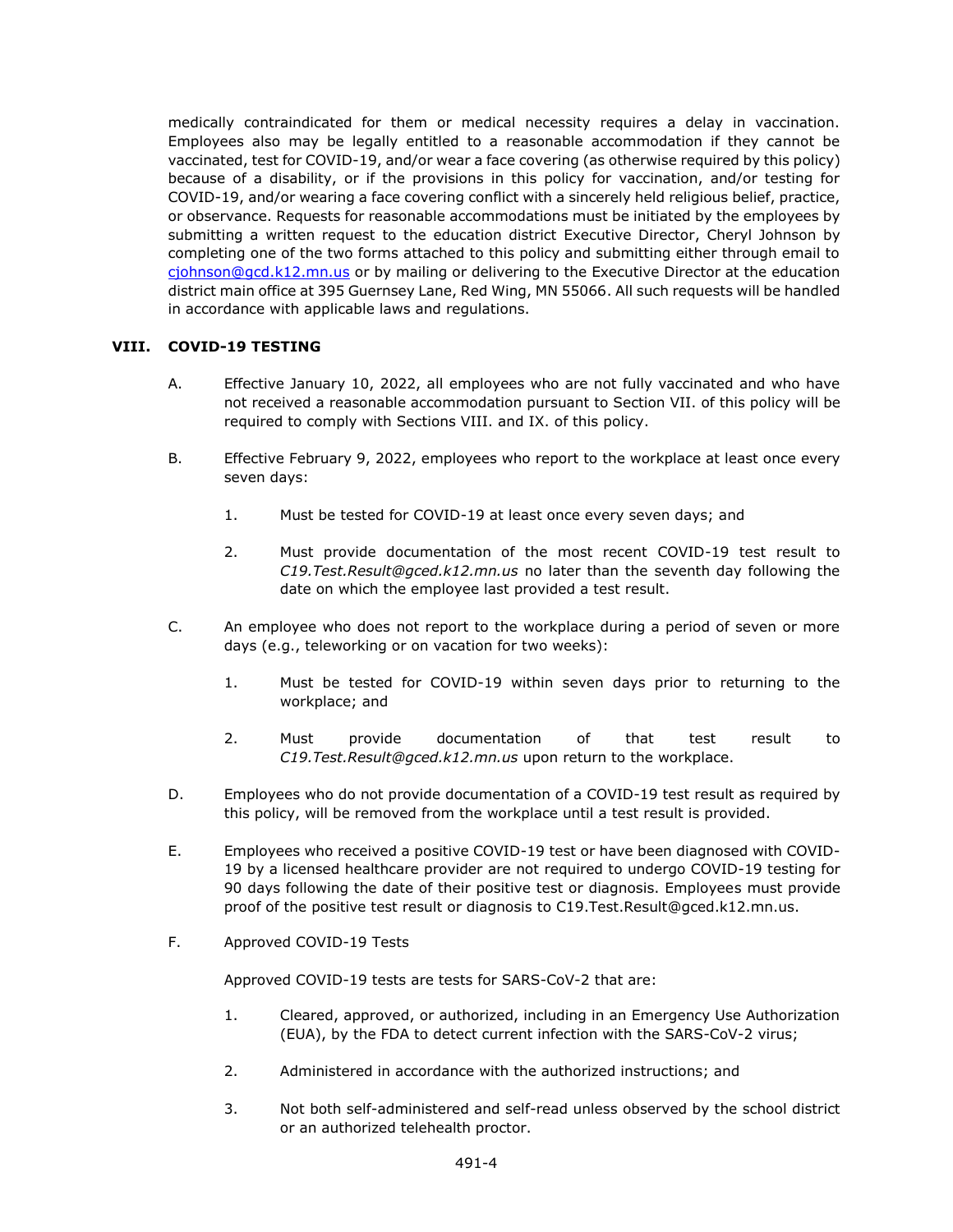- G. Employees who elect to complete weekly testing in lieu of getting fully vaccinated may test during the regular workday. Employees must abide by the following testing procedures:
	- 1. Each building where staff are assigned will be assigned a day that all unvaccinated staff will be required to test.
	- 2. Staff will pick up a district-approved rapid antigen test from a designated location in their building at the beginning of their shift.
	- 3. Staff must complete the test and deliver the results by the end of the shift on the assigned day.
	- 4. Any staff that does not complete the test on their assigned day will not be allowed to come to work until a negative result is produced.
	- 5. Only test kits approved by the district will be accepted.

Employees may be responsible for paying the cost of testing depending on the employee's CBA or contract with the school district.

### **IX. FACE COVERINGS**

The GCED 2021-22 Safe Learning Plan currently requires all staff, students and visitors to wear a face covering regardless of vaccination status. Unless the GCED 2021-22 Safe Learning Plan is changed to not require face coverings for all staff, students and visitors, this requirement will continue for all staff, students and visitors.

- A. Employees covered by this policy who are not fully vaccinated will be required to wear a face covering regardless of the policies and procedures that are in place for all employees. Face coverings must (1) completely cover the nose and mouth; (2) be made with two or more layers of a breathable fabric that is tightly woven (i.e. fabrics that do not let light pass through when held up to a light source); (3) be secured to the head with ties, ear loops, or elastic bands that go behind the head; (4) fit snugly over the nose, mouth, and chin with no large gaps on the outside of the face; and (5) be a solid piece of material without slits, exhalation valves, visible holes, punctures, or other openings. Acceptable face coverings include clear face coverings or cloth face coverings with a clear plastic panel that, despite the non-cloth material allowing light to pass through, otherwise meet these criteria and which may be used to facilitate communication with people who are deaf or hard-of-hearing or others who need to see a speaker's mouth or facial expressions to understand speech or sign language respectively. If gaiters are worn, they should have two layers of fabric or be folded to make two layers.
- B. Employees who are not fully vaccinated must wear face coverings over the nose and mouth when indoors and when occupying a vehicle with another person for work purposes.
- C. Employees who choose to remain unvaccinated are responsible for providing their own face covering that complies with this policy.
- D. The following are exceptions to the school district's requirements for face coverings required by this policy: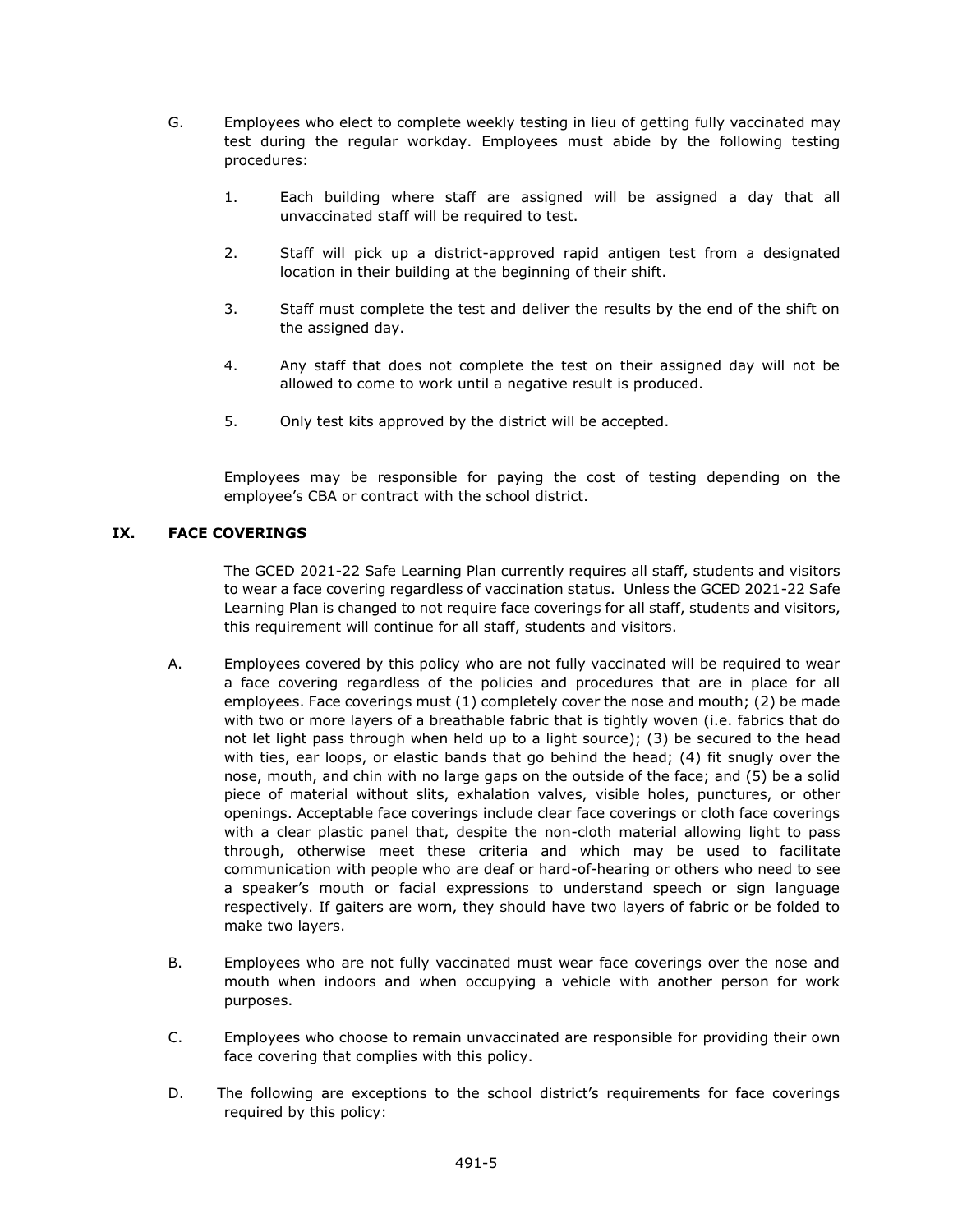- 1. When an employee is alone in a room with floor-to-ceiling walls and a closed door.
- 2. For a limited time, while an employee is eating or drinking at the workplace or for identification purposes in compliance with safety and security requirements.
- 3. When an employee is wearing a respirator or facemask, as those terms are defined by 29 C.F.R. § 1910.501(c) or other applicable OSHA/MNOSHA regulation.
- 4. Where the school district has determined that the use of face coverings is infeasible or creates a greater hazard (e.g., when it is important to see the employee's mouth for reasons related to the employee's job duties, when the work requires the use of the employee's uncovered mouth, or when the use of a face covering presents a risk of serious injury or death to the employee).
- E. The face covering requirements are applicable regardless of any other school district policy, resolution, regulation or administrative directives regarding face coverings.

## **X. EMPLOYEE NOTIFICATION OF COVID-19 AND REMOVAL FROM THE WORKPLACE**

A. The school district will require employees to promptly notify the education district nurse and provide proof of the positive test result or diagnosis to C19.Test.Result@gced.k12.mn.us when they test positive for COVID-19 or are diagnosed with COVID-19 by a licensed healthcare provider.

Education district employees must continue to complete daily health screenings outlined in the GCED 2021-22 Safe Learning Plan. If an employee has tested positive for COVID-19, has been in close contact with someone who recently tested positive for COVID-19, or is experiencing fever greater than or equal to 100.4 F, new onset and/or worsening cough, difficulty breathing, new loss of taste or smell OR at least two of the more common symptoms as defined by the CDC, the employee does not come to school and must report symptoms or exposure to the education district nurse at [sjohnson@gced.k12.mnus](mailto:sjohnson@gced.k12.mnus) or be calling 651-388-4441 x1102.

B. Medical Removal from the Workplace

The education district also implemented a policy for keeping COVID-19 positive employees from the workplace in certain circumstances. The education district will immediately remove employees from the workplace if they received a positive COVID-19 test or are diagnosed with COVID-19 by a licensed healthcare provider (i.e., immediately send them home or to seek medical care, as appropriate).

- C. Return to Work Criteria
	- 1. For employees removed because they are COVID-19 positive, the education district will keep them removed from the workplace until the employees receive a negative result on a COVID-19 nucleic acid amplification test ("NAAT") following a positive result on a COVID-19 antigen test if the employees choose to seek a NAAT test for confirmatory testing; meet the return to work criteria in the "Isolation Guidance" of the Centers for Disease Control and Prevention ("CDC"); or receive a recommendation to return to work from a licensed healthcare provider.
	- 2. Under the CDC's "Isolation Guidance," asymptomatic employees may return to work once 10 days have passed since a positive test, and symptomatic employees may return to work after all the following are true: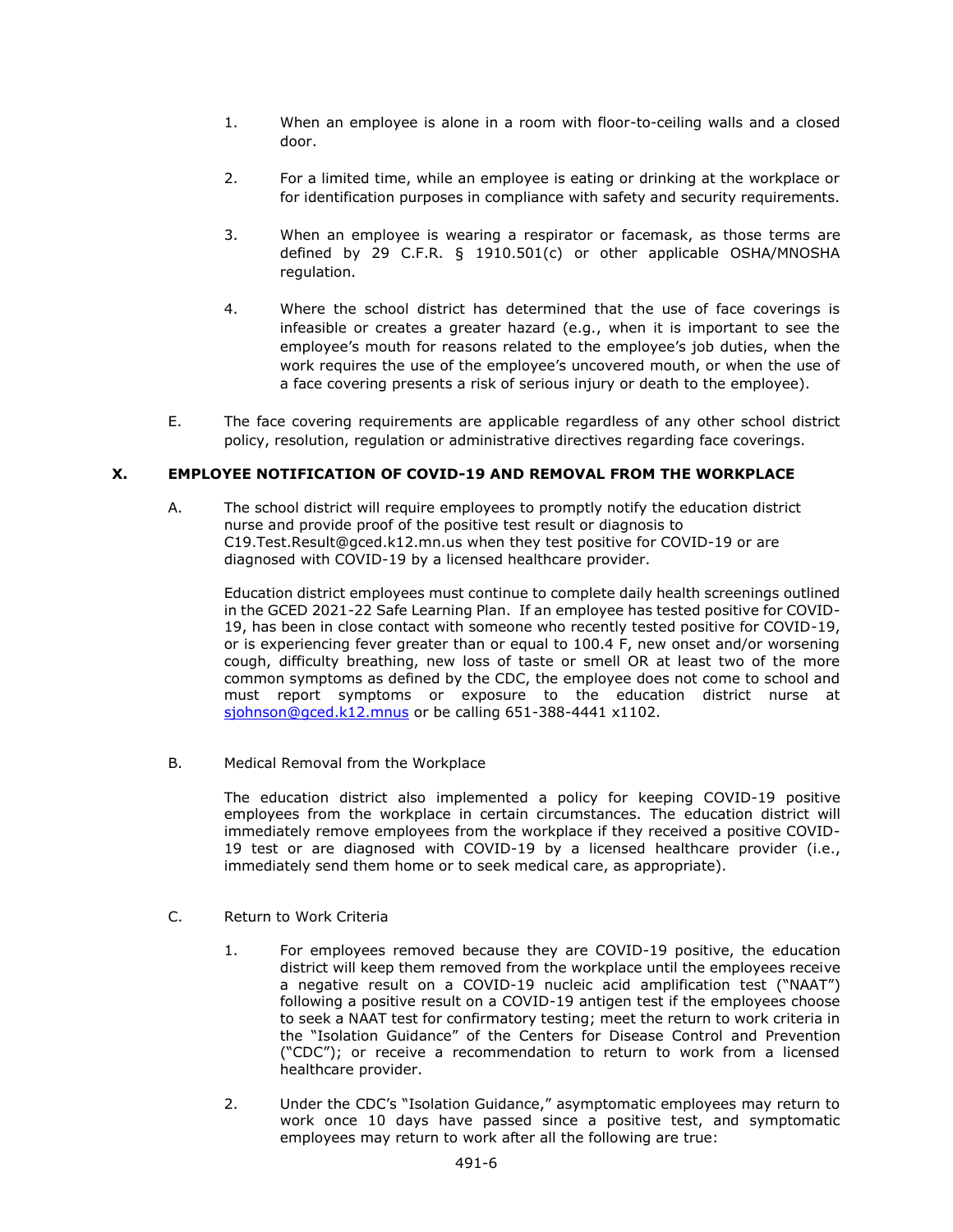- a. At least 10 days have passed since symptoms first appeared, and
- b. At least 24 hours have passed with no fever without fever-reducing medication, and
- c. Other symptoms of COVID-19 are improving (loss of taste and smell may persist for weeks or months and need not delay the end of isolation).

If an employee has severe COVID-19 or an immune disease, the education district will follow the guidance of a licensed healthcare provider regarding return to work.

#### **XI. NEW HIRES**

All new employees are required to be in compliance with this policy before arriving at the workplace as a condition of employment. Potential candidates for employment will be notified of the requirements of this policy prior to the start of employment.

### **XII. CONFIDENTIALITY AND PRIVACY**

All medical information collected from individuals, including vaccination information, test results, and any other information obtained as a result of testing, will be treated in accordance with applicable laws and policies on confidentiality and policy.

| <b>Legal References:</b> | Minn. Stat. Ch. 13 (Minnesota Government Data Practices Act<br>Minn. Stat. Ch. 182 (Occupational Safety and Health)<br>Minn. Stat. § 363A.20 (Exemption Based on Employment)<br>Minn. R. Pt. 5205.0010, subp. 2, QQ (Adoption of Federal Occupational<br>Health and Safety Standards by Reference)<br>29 C.F.R. § 1910.501 (Emergency Temporary Standard on Vaccination and<br>Testing)<br>42 U.S.C. § 2000-e, et seq. (Equal Employment Opportunity)<br>42 U.S.C. § 12101, et seq. (Americans with Disabilities Act)<br>29 C.F.R. § 1630.14(d)(4) (Medical Examinations and Inquiries Specifically<br>Permitted) |  |  |  |
|--------------------------|-------------------------------------------------------------------------------------------------------------------------------------------------------------------------------------------------------------------------------------------------------------------------------------------------------------------------------------------------------------------------------------------------------------------------------------------------------------------------------------------------------------------------------------------------------------------------------------------------------------------|--|--|--|
| <b>Cross References:</b> | MSBA/MASA Model Policy 401 (Equal Employment Opportunity)<br>MSBA/MASA Model Policy 402 (Disability Nondiscrimination Policy)<br>MSBA/MASA Model Policy 403 (Discipline, Suspension, and Dismissal of School<br>District Employees)<br>MSBA/MASA Model Policy 406 (Public and Private Personnel Data)<br>MSBA/MASA Model Policy 412 (Expense Reimbursement)<br>MSBA/MASA Model Policy 807 (Health and Safety)<br>for<br><b>Disease</b><br>Control's "Isolation<br><b>Centers</b><br>Guidance"<br>found<br>at:<br>https://www.cdc.gov/coronavirus/2019-ncov/your-health/quarantine-<br>isolation.html.             |  |  |  |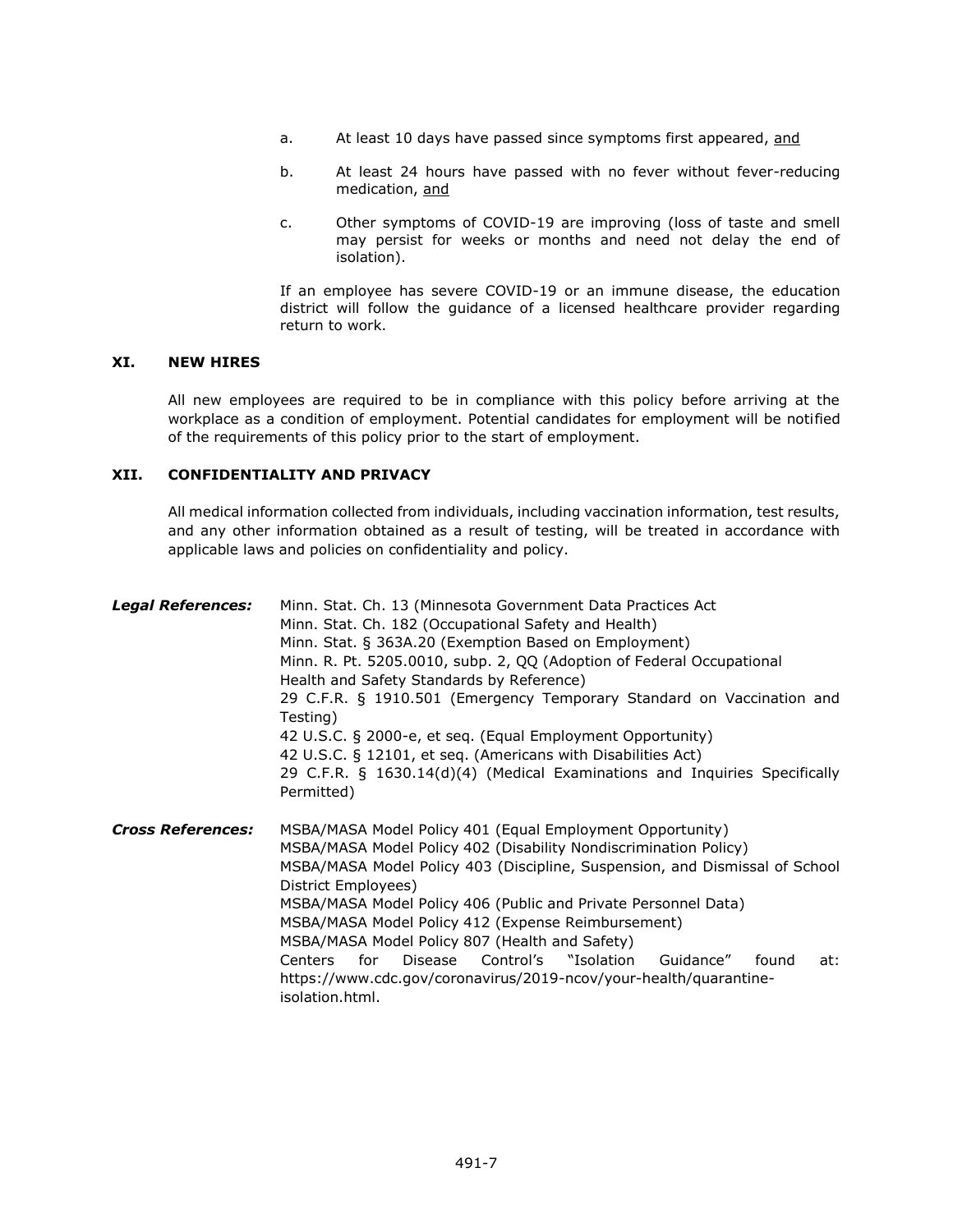# **GOODHUE COUNTY EDUCATION DISTRICT (GCED) COVID-19 VACCINATION POLICY – RELIGIOUS ACCOMMODATION REQUEST**

This form is for employees requesting a religious accommodation to requirements in the Mandatory COVID-19 Vaccination Policy. To request a religious accommodation, this form must be completed in full and returned to the GCED Executive Director, Cheryl Johnson. The Education District will contact you when a determination is made or if additional information or clarification is needed to further evaluate this request.

**Data Privacy Notice:** The Education District is collecting the requested information to determine whether you may be provided another means of safely accessing Education District property in lieu of the requirements in the Education District's COVID-19 Vaccination Policy. You are not required to provide the requested information; however, if you do not provide the requested information, your request for an accommodation from the Policy cannot be processed and you must continue to abide by the requirements in the Policy. If you provide the information requested on this form, it will be reviewed by school officials whose input is necessary in order to consider the request and school officials who have a legitimate educational interest in the data.

|    |          |     | Date of Birth: $\frac{1}{\sqrt{2}}$ School: <u>School:</u> School: <u>School: School: School: School: School: School: School: School: School: School: School: School: School: School: School: School: School: School: School: School: School</u> |  |      |  |               |      |        |
|----|----------|-----|--------------------------------------------------------------------------------------------------------------------------------------------------------------------------------------------------------------------------------------------------|--|------|--|---------------|------|--------|
|    |          |     |                                                                                                                                                                                                                                                  |  |      |  |               |      |        |
|    |          |     | 1. Specify from which requirements of the Policy you are requesting an accommodation:                                                                                                                                                            |  |      |  |               |      |        |
|    |          |     | 2. Describe the religious belief or practice that necessitates this request:                                                                                                                                                                     |  |      |  |               |      |        |
| 3. | Describe | any | alternative accommodations                                                                                                                                                                                                                       |  | that |  | might address | your | needs: |
|    |          |     |                                                                                                                                                                                                                                                  |  |      |  |               |      |        |

By signing below, I hereby certify that the above statements and all information provided in connection with this COVID-19 Vaccination Religious Accommodation Request are true and accurate, and that the religious beliefs and practices that require the accommodation are sincerely held. I further certify that I have read and understand the above Data Privacy Notice. I understand that the accommodation requested above may not be granted. I also understand that the Education District may need to obtain additional information or clarification to further evaluate my request.

| Signature:                   | Date:   |
|------------------------------|---------|
|                              |         |
| Contact Information: (Phone) | (Email` |